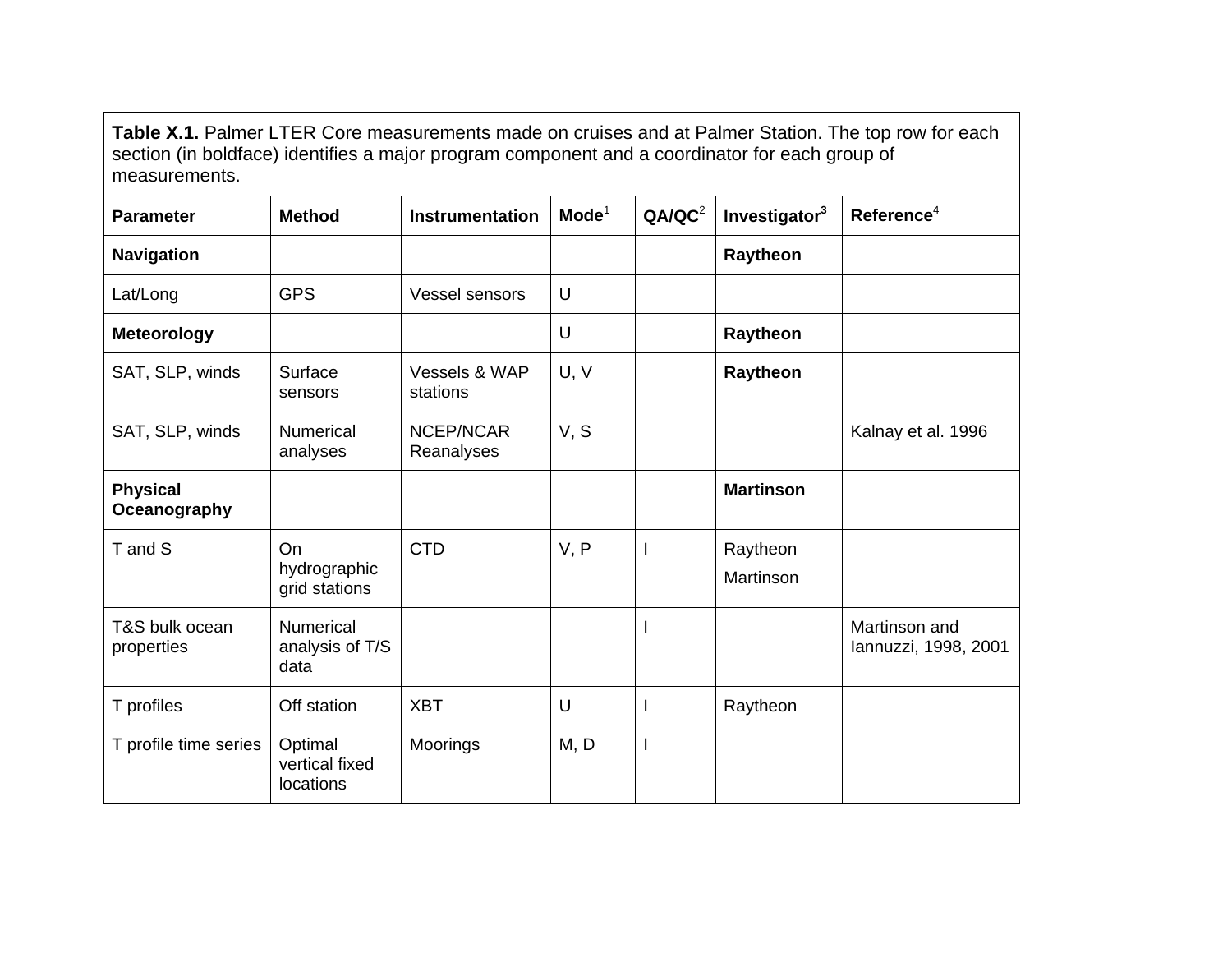| Sea Ice                                                                                                     |                                                            |                                             |             |                                    | Stammerjohn                |                                                    |
|-------------------------------------------------------------------------------------------------------------|------------------------------------------------------------|---------------------------------------------|-------------|------------------------------------|----------------------------|----------------------------------------------------|
| Surface<br>concentration                                                                                    | Remote<br>sensing                                          | Visible, Infrared<br>& microwave<br>sensors | S           |                                    | Stammerjohn                |                                                    |
|                                                                                                             |                                                            |                                             |             |                                    |                            |                                                    |
| <b>Predators</b>                                                                                            |                                                            |                                             |             |                                    | <b>Fraser</b>              |                                                    |
| Pelagic surveys<br>Environmental data<br>Distribution and<br>abundance of<br>seabirds and<br>marine mammals | Underway ship<br>log<br>Census                             | $\vee$                                      | U<br>U      | <b>NS</b><br>D                     | Raytheon<br>Fraser         | Ribic et al. 2008<br>Ribic et al. 2008             |
| <b>Adélie</b><br>Demography<br>Adult breeding<br>population<br>Annual recruitment<br>Winter survival        | Census<br>Mark-<br>recapture<br>Census, mark-<br>recapture |                                             | D<br>D<br>D | $\mathsf{R}$<br>R.<br>$\mathsf{R}$ | Fraser<br>Fraser<br>Fraser | CCAMLR 2004<br><b>Fraser and Patterson</b><br>1997 |
| <b>Adélie Breeding</b><br>Success and<br>Phenology<br><b>Breeding</b><br>phenology                          | Census                                                     |                                             | U           | $\mathsf{R}$                       | Fraser                     | CCAMLR 2004                                        |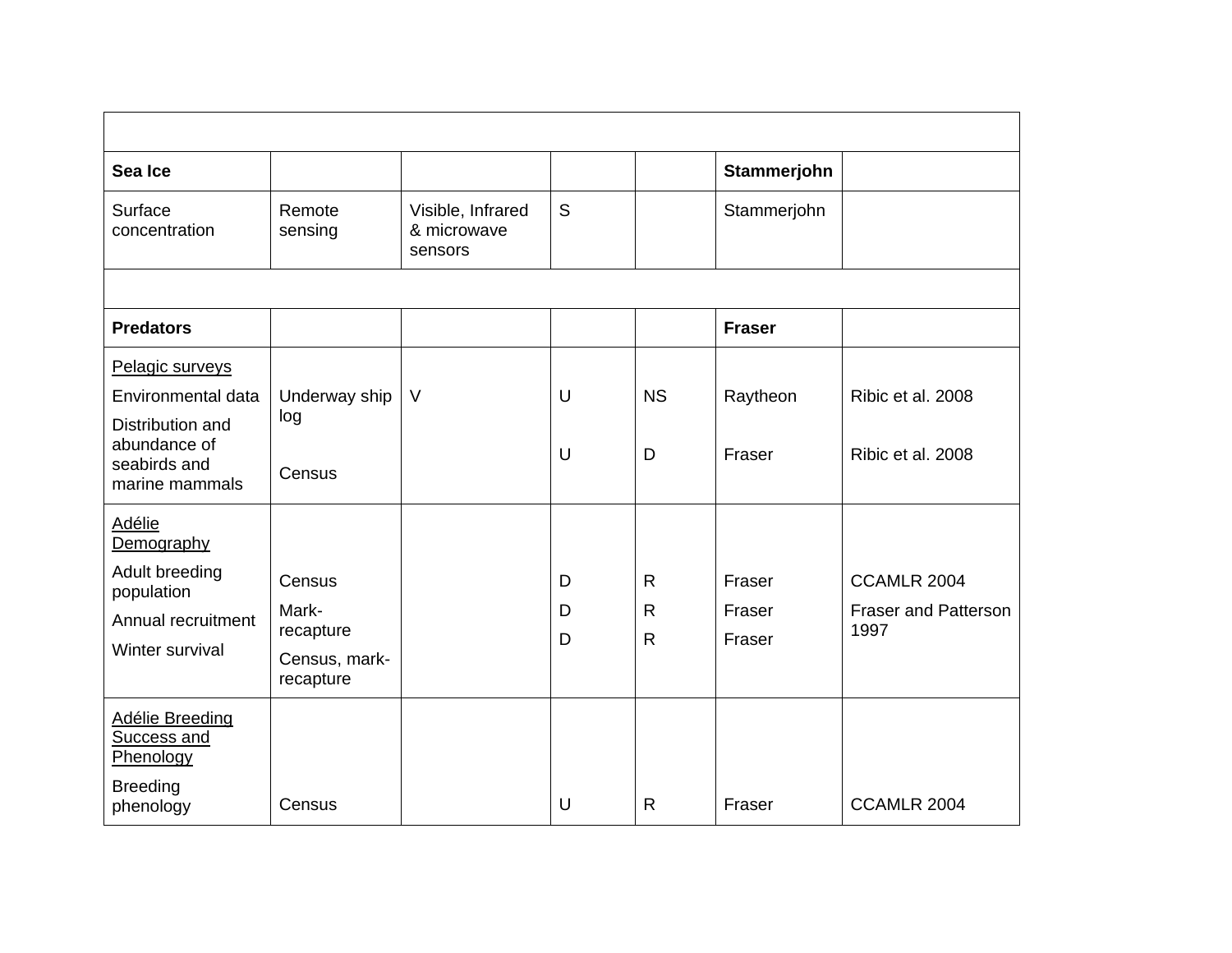| 1:2 chick ratios                                           | Census                        |              | D | $\mathsf{R}$ | Fraser | CCAMLR 2004                                       |
|------------------------------------------------------------|-------------------------------|--------------|---|--------------|--------|---------------------------------------------------|
| Reproductive<br>success                                    | <b>Chicks</b><br>fledged/pair |              | D | $\mathsf{R}$ | Fraser | CCAMLR 2004                                       |
| Chick survival to<br>crêche stage                          | <b>Chicks</b>                 |              | D | $\mathsf{R}$ | Fraser | CCAMLR 2004                                       |
| Chick fledging                                             | fledged/colony                |              |   |              |        |                                                   |
| weights                                                    | Allometric                    |              | U | D            | Fraser | <b>CCAMLR 2004,</b>                               |
|                                                            | measurements                  |              |   |              |        | Chapman et al. 2008                               |
|                                                            |                               |              |   |              |        |                                                   |
| <b>Adélie Foraging</b><br><b>Ecology and</b><br>Telemetry  |                               |              |   |              |        |                                                   |
| Adult sex and<br>condition                                 | Allometric<br>measurements    |              | D | D            | Fraser | CCAMLR 2004                                       |
| Foraging trip<br>duration                                  | <b>VHF</b><br>transmitters    | Data loggers | U | D            | Fraser | <b>CCAMLR 2004,</b><br>Fraser and Hofmann<br>2003 |
| Chick diet<br>composition                                  | Stomach                       |              | D | D            | Fraser | <b>CCAMLR 2004,</b>                               |
| Prey population                                            | lavage                        |              |   |              |        | Fraser and Hofmann                                |
| size-age structure                                         |                               |              | D | D            | Fraser | 2003                                              |
| Predator and prey<br>stable carbon and<br>nitrogen isotope | Stomach<br>lavage             |              | D | D            | Fraser | <b>CCAMLR 2004,</b><br>Fraser and Hofmann<br>2003 |
| ratios (new<br>protocol; see Fig.<br>(2.8)                 | <b>Tissue</b><br>analysis     |              |   |              |        | Gorman et al. In<br>Press                         |
|                                                            |                               |              |   |              |        |                                                   |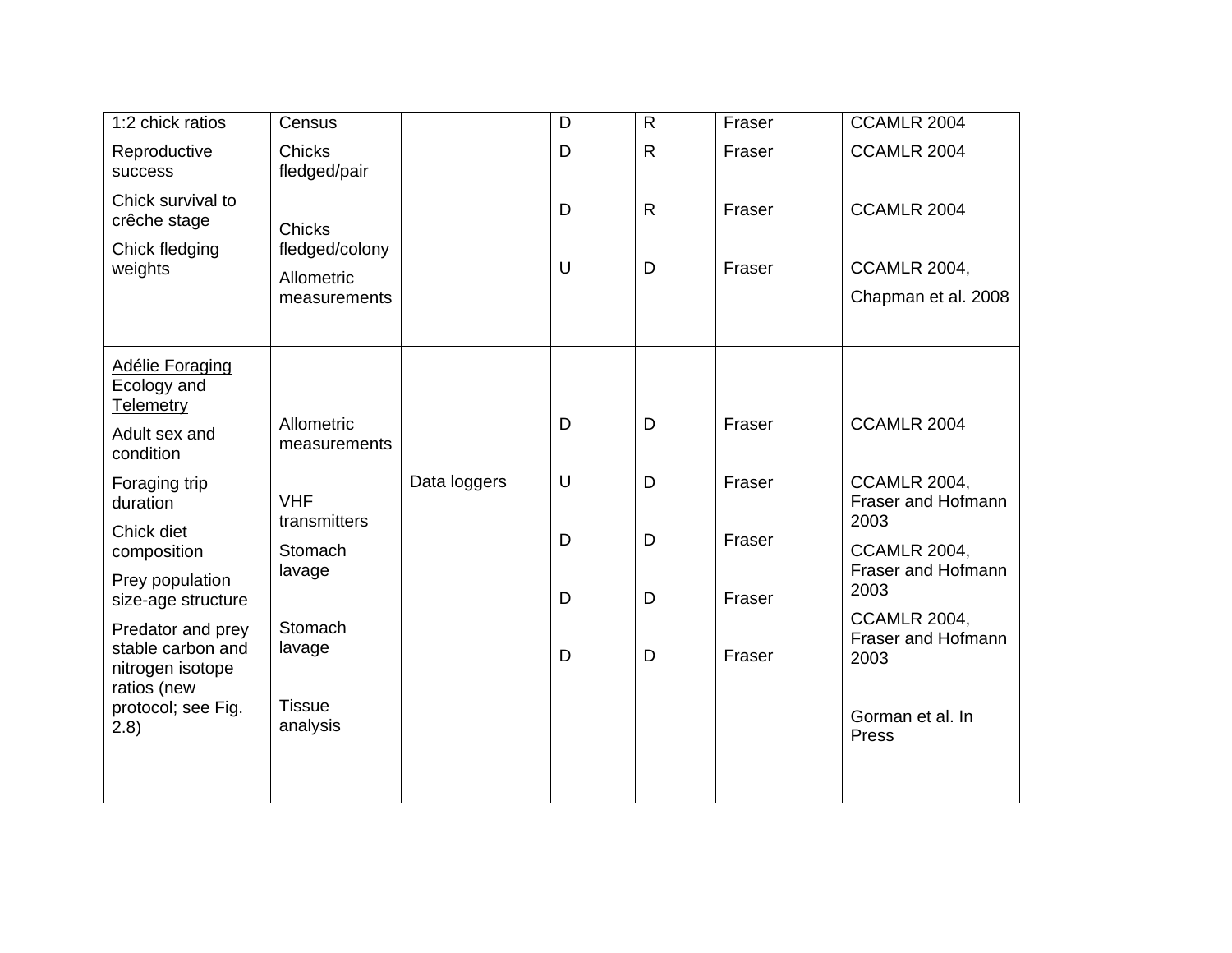| <b>Nutrients/Biogeochemistry</b> |                                                                |                           | D   |       | <b>Ducklow</b> |                  |
|----------------------------------|----------------------------------------------------------------|---------------------------|-----|-------|----------------|------------------|
| NO2, NO3, PO4,<br>Si(OH4)2, NH4  | Colorimteric<br>spectroscopy                                   | Autoanalyzer              | D   | D, R  | <b>Ducklow</b> | Knap et al. 1994 |
| POC, PN                          | Gas<br>chromatogra-<br>phy                                     | <b>CHN Analyzer</b>       | D   | D, R  | <b>Ducklow</b> | Knap et al. 1994 |
| Diss. Inorg. Carbon              |                                                                | Coulometry                | D   | D, R  | <b>Ducklow</b> | Knap et al. 1994 |
| Diss. Org. Carbon                | High-<br>temperature<br>oxidation and<br>infrared<br>detection | Shimadzu TOC<br>Analyzer  | D   | Ns, R | <b>Ducklow</b> | Knap et al. 1994 |
| Dissolved Oxygen                 | Potentiometric<br>titration                                    | Langdon Titrator          | D   | D, R  | <b>Ducklow</b> | Knap et al. 1994 |
| pCO <sub>2</sub>                 | Equilibration &<br>infrared<br>detection                       |                           | U,V | D     | Sweeney        | Knap et al. 1994 |
| Alkalinity                       | Titration                                                      | Metrohm titrator          | D   | D, R  | <b>Ducklow</b> | Knap et al. 1994 |
| Sedimentation /<br>export        | McLane<br>sediment trap<br><b>Total mass</b>                   | POC, PN, PP,<br><b>DW</b> | D   | D, R  | <b>Ducklow</b> | Knap et al. 1994 |
|                                  | Partic C,N,P                                                   |                           |     |       |                |                  |
|                                  |                                                                |                           |     |       |                |                  |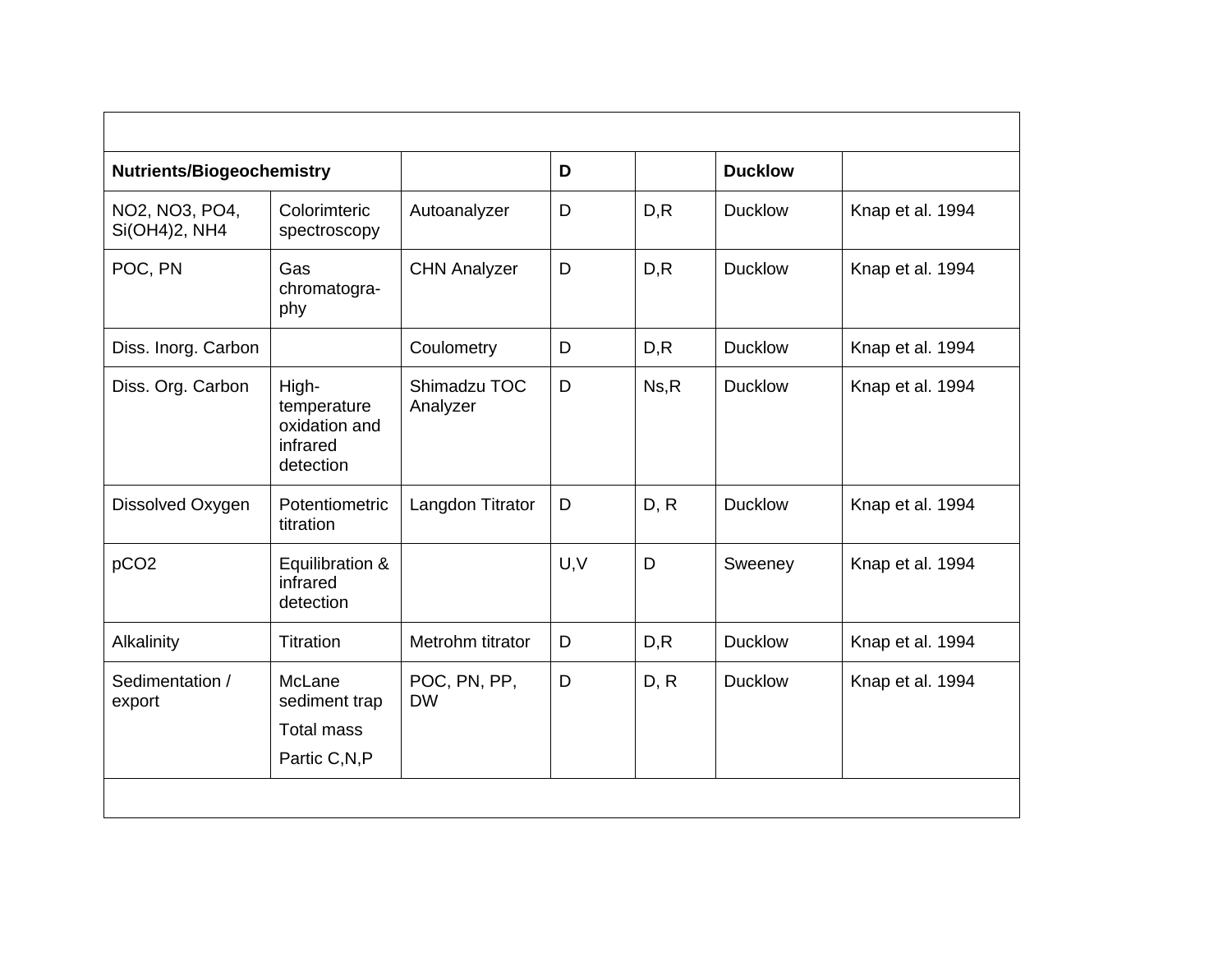| <b>Pigments</b>                               |                                                        |                             |            |    | <b>Schofield</b> |                                         |
|-----------------------------------------------|--------------------------------------------------------|-----------------------------|------------|----|------------------|-----------------------------------------|
| Chlorophyll                                   | Fluorometry                                            |                             | D,U,S      |    |                  | Holm-Hansen et al.<br>1965              |
| Accessory<br>pigments                         | <b>HPLC</b>                                            |                             | D          |    |                  | Kozlowski et al.,<br>1995               |
|                                               |                                                        |                             |            |    |                  |                                         |
| Primary<br><b>Production</b>                  |                                                        |                             |            |    | <b>Schofield</b> |                                         |
| Light                                         | Profiling<br>Hyperspectral<br>Ed, Lu                   | Satlantic Hyper-<br>Pro     | P, U, M, G |    | Schofield        | Chang & Dickey<br>2004                  |
| In situ Apparent<br><b>Optical Properties</b> | Profiled<br>absorption.<br>Attenuation,<br>backscatter | Wetlabs                     | P          |    | Schofield        | Schofield et al 2004<br>Boss et al 2007 |
| Hyperspectral<br>Absorption                   | Flow-through<br><b>Breve-Buster</b>                    | Spectrometer                | U          |    | Schofield        | Kirkpatrick et al.<br>2003              |
| <b>NPP</b>                                    | $14$ CO <sub>2</sub><br><b>Deck</b><br>incubation      | Liquid<br>Scintillation     | D          | Ns | Schofield        | Smith et al. 1988                       |
| <b>New Production</b>                         | $15$ NO3<br><b>Deck</b><br>incubation                  | <b>Mass</b><br>spectroscopy | D          | ns | <b>Ducklow</b>   | Knap et al. 1994                        |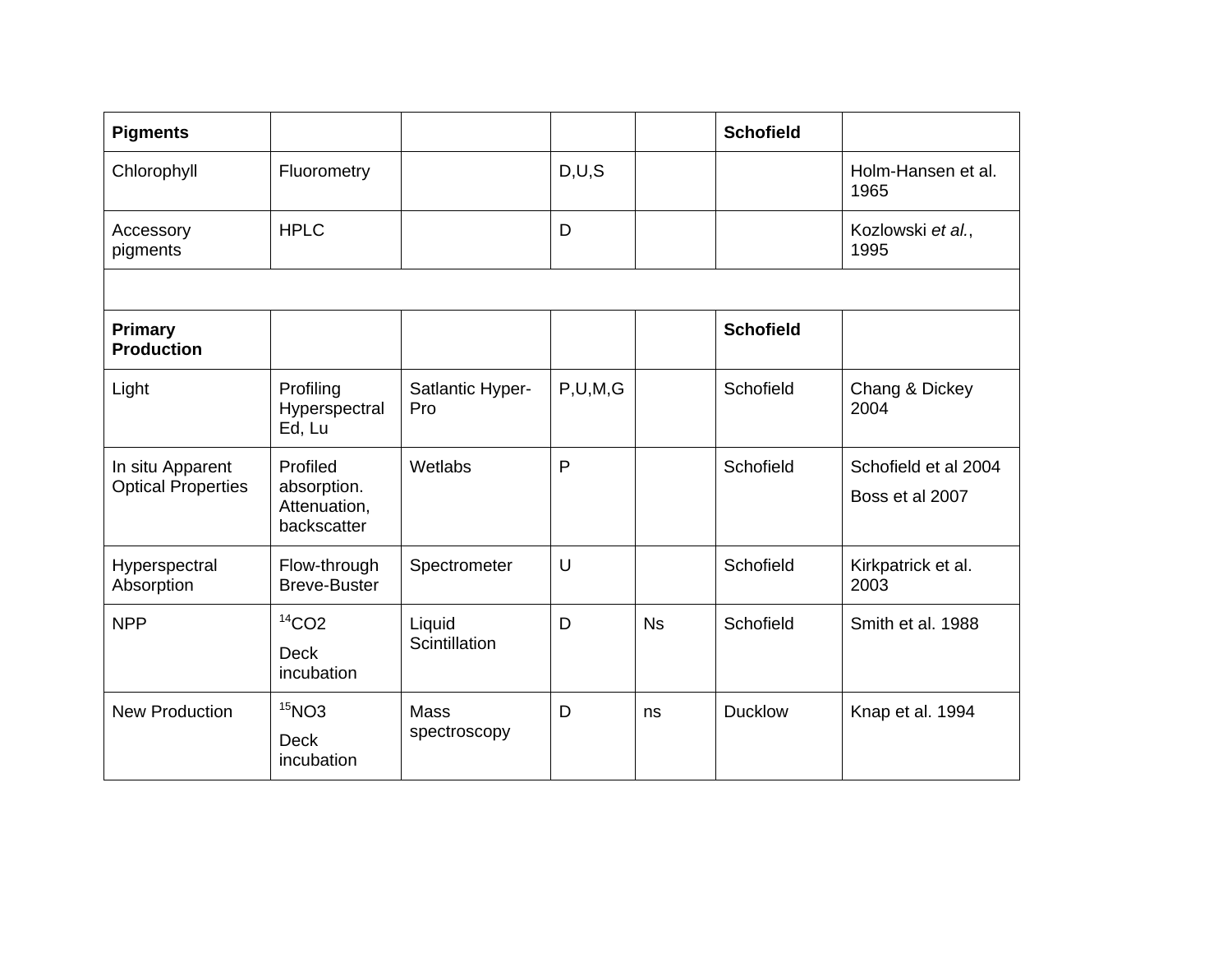| Photosynthetic<br>competence                        | Fast<br>repetition-rate<br>fluorometry                                | <b>Satlantic FiRE</b>                                        | C, P         |    | Schofield        | Gorbunov et al. 1999                           |
|-----------------------------------------------------|-----------------------------------------------------------------------|--------------------------------------------------------------|--------------|----|------------------|------------------------------------------------|
|                                                     |                                                                       |                                                              |              |    |                  |                                                |
| Zooplankton                                         |                                                                       |                                                              |              |    | <b>Steinberg</b> |                                                |
| Krill adult<br>abundance                            | 2M Trawl<br>(oblique)                                                 | 2M Trawl<br>$(700 \mu m \text{ mesh})$                       | $\mathsf{C}$ | ns | Steinberg        | Quetin and Ross,<br>2003; Ross et al.,<br>2008 |
| Krill larval<br>abundance                           | 1M and 2M<br>Trawl (oblique)                                          | 1M and 2M Trawl<br>(335µm & 700<br>µm mesh,<br>respectively) | $\mathsf{C}$ | ns | Steinberg        | Quetin and Ross,<br>2003                       |
| Krill demographics                                  | Length<br>frequency<br>Reproductive<br>status<br>Stage<br>composition | 1M and 2M Trawl                                              | D            | ns | Steinberg        | Quetin and Ross,<br>2003                       |
| Other (than krill)<br>macrozooplankton<br>abundance | 2M Trawl<br>(oblique)                                                 | 2M Trawl                                                     | $\mathsf{C}$ | ns | Steinberg        | Ross et al., 2008                              |
| Mesozooplankton<br>abundance                        | 1M Trawl<br>(oblique)                                                 | 1M trawl                                                     | $\mathsf C$  | ns | Steinberg        | Ross et al., 2008                              |
| Depth-stratified                                    | 1 M                                                                   | 1 M MOCNESS                                                  | $\mathsf{C}$ | ns | Steinberg        | Wiebe et al. 1985;                             |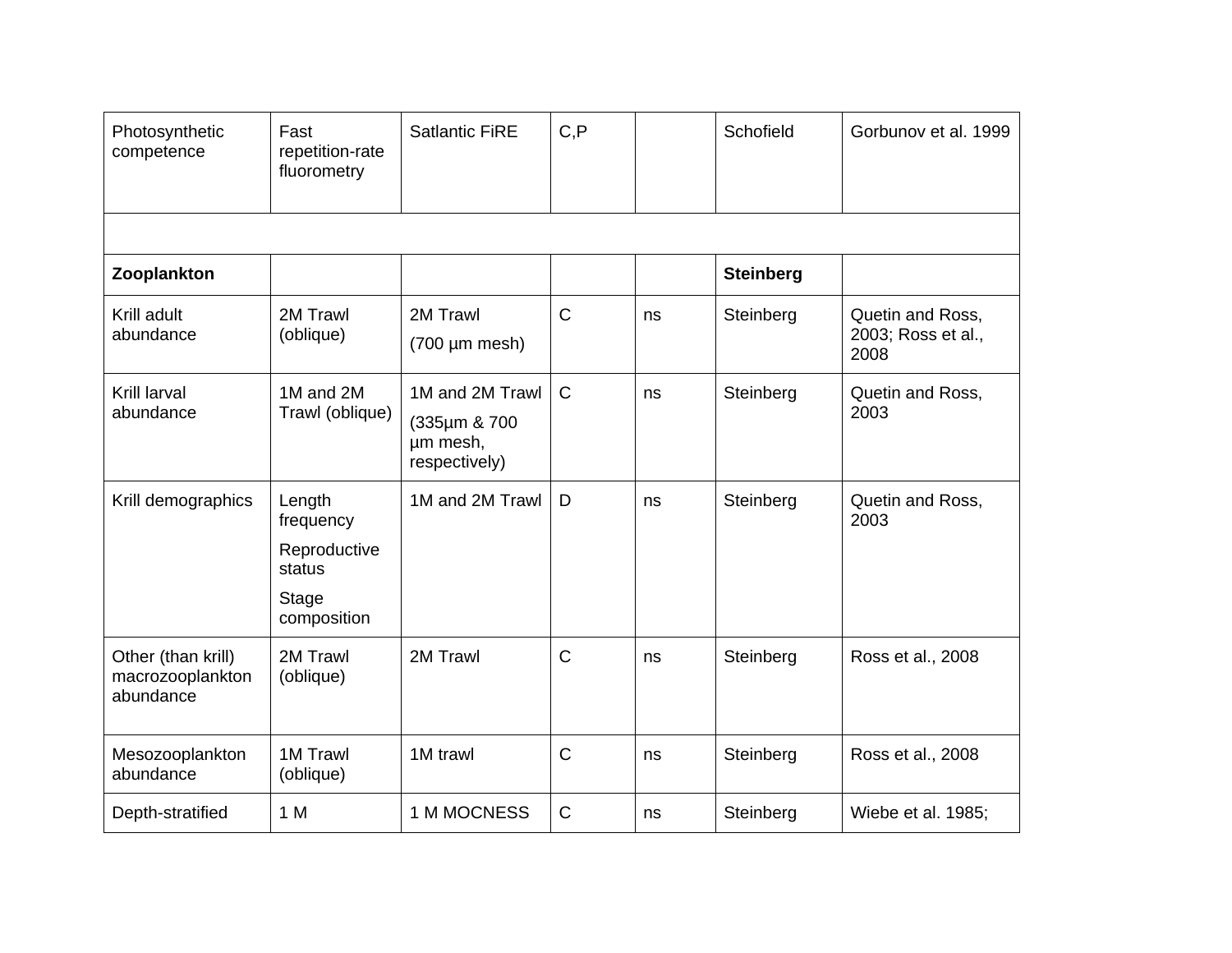| zooplankton<br>abundance                 | <b>MOCNESS</b>                                       |                                               |   |                 |                | Steinberg et al., in<br>press a                            |
|------------------------------------------|------------------------------------------------------|-----------------------------------------------|---|-----------------|----------------|------------------------------------------------------------|
| Zooplankton<br>chemical<br>composition   | Wet/dry<br>weight,<br>POC, PON<br>analysis           | balance<br>CHN analyzer                       | D | D, R            | Steinberg      | Madin et al., 2001                                         |
|                                          | Lipid analysis                                       | Gas<br>chromatograph                          | D | D, R            |                | Hagan et al., 2001                                         |
| Macro- and<br>mesozooplankton<br>grazing | Gut<br>fluorescence                                  | Turner designs<br>fluorometer                 | D | D, R            | Steinberg      | Mackas and Bohrer,<br>1976; Pakhomov<br>and Froneman, 2004 |
| Microzooplankton<br>grazing              | <b>Dilution</b><br>technique                         | Turner designs<br>fluorometer,<br><b>HPLC</b> | D | D, R            | Steinberg      | Landry and Hassett,<br>1982; Landry et al.,<br>2002        |
| Zooplankton fecal<br>pellet flux         | McLane<br>sediment trap<br>Preserved trap<br>samples | Microscopy                                    | D | Ns, R           | Steinberg      | Wilson et al., in<br>press                                 |
| Sediment trap<br>swimmers                | McLane<br>sediment trap<br>Preserved trap<br>samples | Microscopy                                    | D | Ns, R           | Steinberg      | Steinberg et al.,<br>1998                                  |
|                                          |                                                      |                                               |   |                 |                |                                                            |
| <b>Microbes</b>                          |                                                      |                                               | D |                 | <b>Ducklow</b> |                                                            |
| <b>Bacterial</b><br>abundance            | Preserved<br>samples                                 | Flow cytometer                                | D | D, R<br>(Beads) | <b>Ducklow</b> | Knap et al. 1994                                           |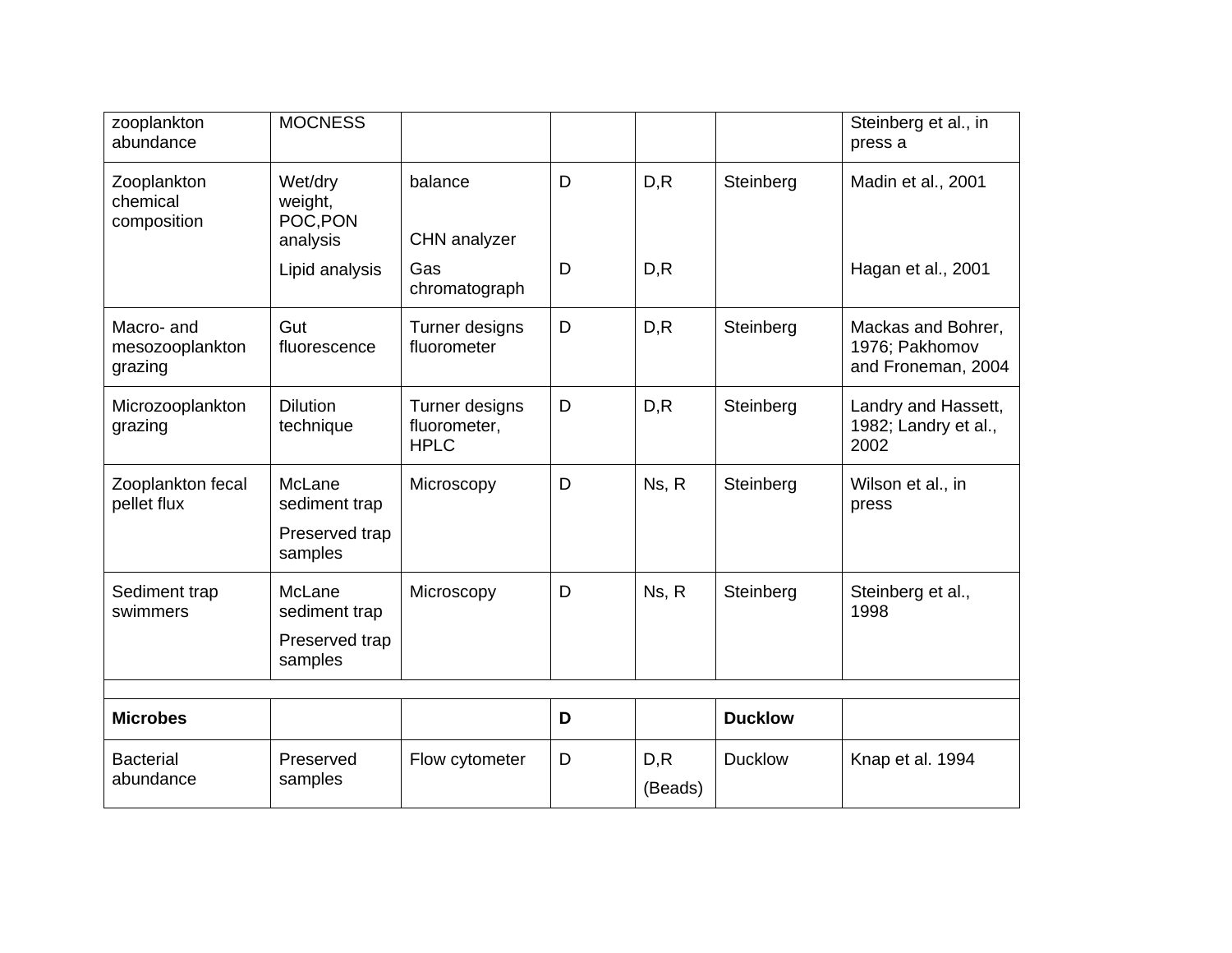| <b>Bacterial</b><br>production          | 3H-leucine,<br><i>incubations</i> | Liquid<br>Scintillation       | D, R | ns   | <b>Ducklow</b> | Knap et al. 1994                        |
|-----------------------------------------|-----------------------------------|-------------------------------|------|------|----------------|-----------------------------------------|
| <b>Bacterial species</b><br>composition | DNA samples                       | DGGE, LH-PCR,<br><b>TRFLP</b> | D    | ns   | <b>Ducklow</b> | Mosier et al. 2007<br>Mills et al. 2003 |
| Community<br>respiration                | Light/dark<br>bottle              | Oxygen titrations             | D    | D, R | <b>Ducklow</b> | Knap et al. 1994                        |
|                                         |                                   |                               |      |      |                |                                         |

## **Notes:**

<sup>1</sup>Sampling Mode: U=continuous/underway; D=discrete samples; S=satellite; V=Vessel sensors; P=continuous/profiling; T=moored sediment trap; M=moored sensors; G=glider sensors.

 $2D$ =known calibration standards analyzed with each batch of samples as defined in Protocol. ns=no authentic standard for calibration and QC; R= replication to assure precision.

<sup>3</sup>Raytheon Polar Services is the current Antarctic Program logistics subcontractor (see Project Management). The subcontractor may change in 2010.

<sup>3</sup>Knap et al. (1994) is the Joint Global Ocean Flux Study (JGOFS) Protocols, available at **http://usjgofs.whoi.edu/protocols\_rpt\_19.html** 

## References

- Boss, E., Collier, R., Larson, G., Fennel, K., Pegau, W.S., 2007. Measurements of spectral optical properties and their relation to biogeochemical variables and processes in Crater Lake National Park, OR. Hydrobiologia 574, 149-159.
- CCAMLR, 2004. CEMP Standard methods for monitoring studies. Convention for the Conservation of Marine Living Resources, Hobart, Tasmania.
- Chang, G.C., Dickey, T.D., 2004. Coastal ocean optical influences on solar transmission and radiant heating rate. Journal of Geophysical Research (Oceans) 109 (C01020), doi:10.1029/2003JC001821.
- Chapman, E.W., Hofmann, E.E., Patterson, D.L., Fraser, W.R., 2008. Variability in Antarctic krill (Euphausia superba) spawning behavior and sex/maturity stage distribution and Ad´elie penguin (Pygoscelis adeliae) chick growth: A modeling study. Deep Sea Research II (in press).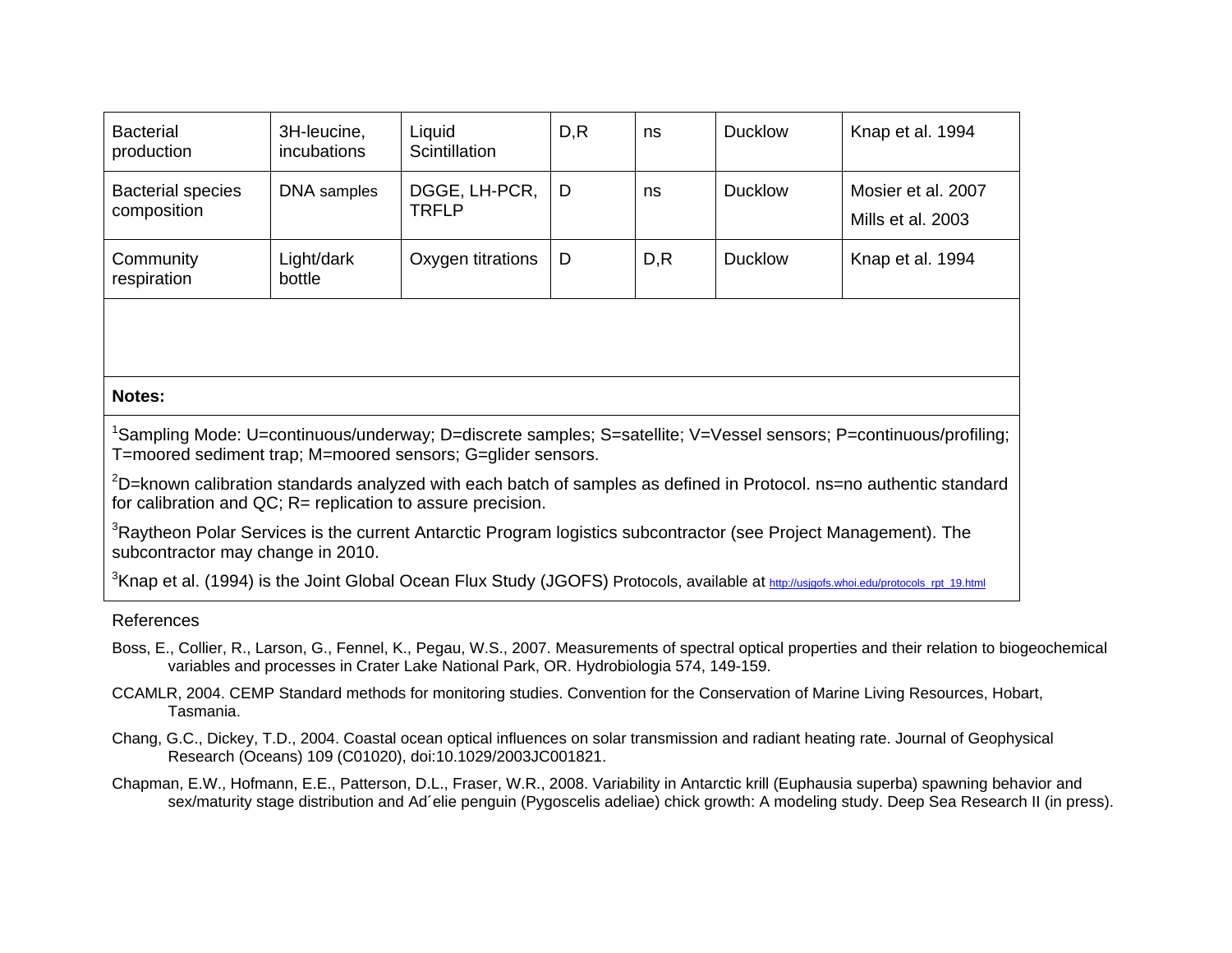- Fraser, W.R., Patterson, D.L., 1997. Human disturbance and long-term changes in Adelie penguin populations: a natural experiment at Palmer Station, Antarctic Peninsula. In: Battaglia, B., Valencia, J., Walton, D.W.H. (Eds.), Antarctic Communities: Species, Structure and Survival, Scientific Committee for Antarctic Research (SCAR), Sixth Biological Symposium. Cambridge University Press, New York, NY, pp. 445- 452.
- Fraser, W.R., Hofmann, E.E., 2003. A predator's perspective on causal links between climate change, physical forcing and ecosystem response. Marine Ecology Progress Series 265, 1-15.
- Gorbunov, M.Y., Kolber, Z.S., Falkowski, P.G., 1999. Measuring photosynthetic parameters in individual algal cells by Fast Repetition Rate fluorometry. Photosynthesis Research 62 (2-3), 141-153.
- Gorman, K.B., Esler, D., Flint, P.L., Williams, T.D., 2008. Nutrient reserve dynamics during egg production by female Greater Scaup (*Aythya marila*): relationships with timing of reproduction. Auk (in press).
- Hagen, W., Kattner, G., Terbrüggen, A., Van Vleet, E.S., 2001. Lipid metabolism of the Antarctic krill *Euphausia superba* and its ecological implications. Marine Biology 139, 95-104.
- Holm-Hansen, O., Lorenzen, C.J., Holmes, R.W., Strickland, J.D.H., 1965. Fluorometric determination of chlorophyll. Journal du Conseil Permanent International Pour L'Exploration de la Mer 30, 3-15.
- Kirkpatrick, G.J., Orrico, C., Moline, M.A., Oliver, M., Schofield, O., 2003. Continuous hyperspectral absorption measurements of colored dissolved organic material in aquatic systems. Applied Optics 42, 6564-6568.
- Knap, A., Michaels, A.F., Close, A., Ducklow, H.W., Dickson, A., 1994. Protocols for the Joint Global Ocean Flux Study (JGOFS) Core Measurements. Reprint of the IOC Manuals and Guides. UNESCO, Paris, p. vi+170.
- Kolber, Z.S., Prasil, O., Falkowski, P.G., 1998. Measurements of variable chlorophyll fluorescence using fast repetition rate techniques. I. Defining methodology and experimental protocols. Biochem. Biophys. Acta 1367, 88-106.
- Kozlowski, W.A., Lamerdin, S., Vernet, M., 1995. Palmer LTER: Predominance of cryptomonads and diatoms in antarctic coastal waters. Antarctic Journal of the United States 30 (5), 267-268.
- Landry, M.R., Hassett, R.P., 1982. Estimating the grazing impact of marine microzooplankton. Marine Biology 67, 283-288.
- Landry, M.R., Selph, K.E., Brown, S.L., Abbott, M.R., Measures, C.I., Vink, S., Allen, C.B., Calbet, A., Christensen, S., Nolla, H., 2002. Seasonal dynamics of phytoplankton in the Antarctic Polar Front region at 170° W. Deep-Sea Research Part Ii-Topical Studies in Oceanography 49 (9-10), 1843-1865.
- Mackas, D., Bohrer, R., 1976. Fluorescence analysis of zooplankton gut contents and an investigation of diel feeding patterns. Journal of Experimental Marine Biology and Ecology 25, 77-85.
- Madin, L.P., Horgan, E.F., Steinberg, D.K., 2001. Zooplankton at the Bermuda Atlantic Time-series Study (BATS) station: diel, seasonal and interannual variation in biomass, 1994-1998. Deep Sea Research Part II: Topical Studies in Oceanography 48 (8-9), 2063-2082.
- Martinson, D.G., Iannuzzi, R.A., 1998. Antarctic ocean-ice interaction: implications from ocean bulk property distributions in the Weddell gyre. In: Jeffries, M.O. (Ed.), Antarctic Sea Ice: Physical Processes, Interactions, and Variability. American Geological Union, Washington, DC, pp. 243-271.